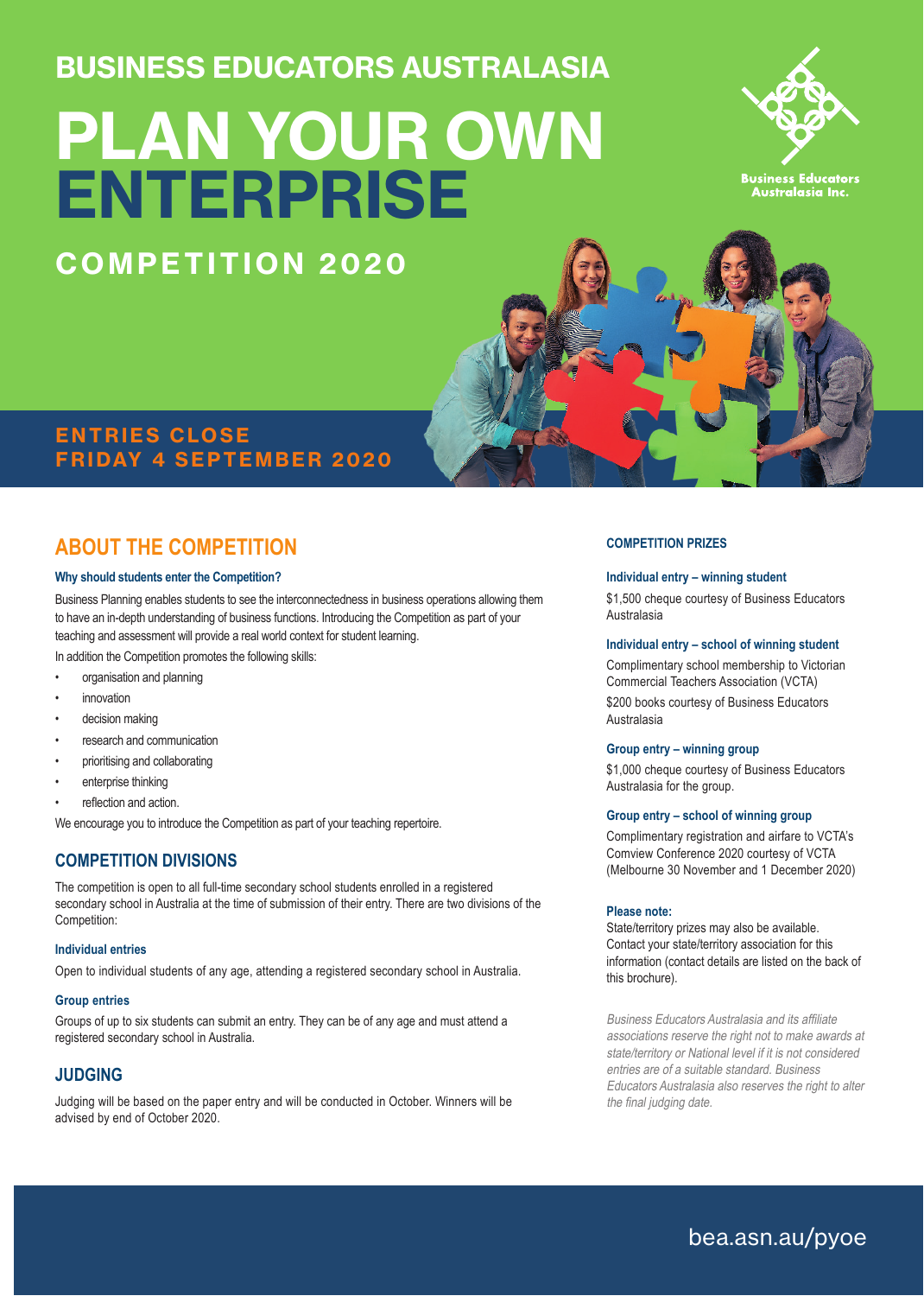## **BUSINESS PLAN ESSENTIALS**

## COMPETITION CRITERIA

In up to 3,000 words (plus up to five single sided A4 pages of appendices) students should present a creative idea for a small business as a business plan. (Referencing, contents page and cover page are not included in the 3,000 word limit.)

These guidelines are taken seriously. **Plans that are over the word limit will not be judged.**

In their plan students must include:

#### **Business name**

Names should be fun and creative, include a logo design (if applicable).

#### **Prime function**

What will the business do? Describe the product, service or idea. What does the small business want to achieve or accomplish? Why will it exist?

#### **Location**

Where will the business be located? Why have you selected this location?

#### **Legal structure of the business**

Will it be a sole trader, partnership or private company? Why have you decided on this legal structure?

#### **Staffing requirements**

How many staff are required? What qualifications will they have and what training will they need? What skills and knowledge will be required of management?

#### **Marketing plan**

Students should conduct market research to identify and explain the target market for their product, service or idea. What competition does the business face and how will this be counteracted? How will the business be promoted to its target market?

#### **Pricing**

Provide background on how you have determined your pricing.

#### **Financial plan**

The financial plan should include as a minimum:

- A list of set-up/start-up costs.
- How the set-up/start-up costs will be funded (eg. from savings, bank loan or family loan).
- A sales forecast the level of sales revenue for the first 12 months of operation based on the expected selling price and the number of sales.
- A monthly cash budget for the first year of the business. The cash budget is a forecast of estimated cash receipts, estimated cash payments and the resulting cash position for the business at the end of each month. This helps with planning decisions for the business and would be an essential financial document to present to the bank if outside finance was needed for the business.

This should show:

- a. The predicted balance of the cash account at the end of each month.
- b. All cash expected to flow into the business during each month (from sales and any other cash inflows expected such as capital contribution, loan from bank, loan from family, interest on bank deposits).
- c. Expected payments for set-up/start-up costs.
- d. All cash expected to flow out of the business each month (related to running the business).
- e. Monthly cash to be drawn by the owner (a salary equivalent).

#### **Future prospects**

What is the expectation for the future of the business? Will it expand nationally/internationally or diversify into complementary products/ services?

#### **Appendices**

Appendices may be included (an equivalent of five single sided A4 pages) which might contain documents to support the business plan such as illustrations of the product or business premises, detailed evidence of market research (i.e. survey responses, photos of competitors' products) or additional financial data.

**NOTE:** Additional financial information can be included within the body of the business plan or as part of the appendix. The additional information is **not essential**, but could include:

- A break-even analysis which includes:
	- a. a list of fixed costs (those costs which do not vary with the level of sales)
	- b. a list of variable costs (the cost of obtaining the goods for sale, or the direct costs involved in providing the service)
	- c. contribution margin (the amount which each sale contributes to covering the fixed costs)
	- d. break-even point (the point at which all costs are covered but no profit or loss is made)
- Projected profit for the year or a projected balance sheet at the end of the first year of operation to provide the basis for analysis of expected performance.

**Entries must be submitted to state/territory associations by close of business Friday 4 September 2020 (see contact details on the back of this brochure).**

The Competition is supported by **Chartered Accountants Australia & New Zealand**



For further information please visit bea.asn.au/pyoe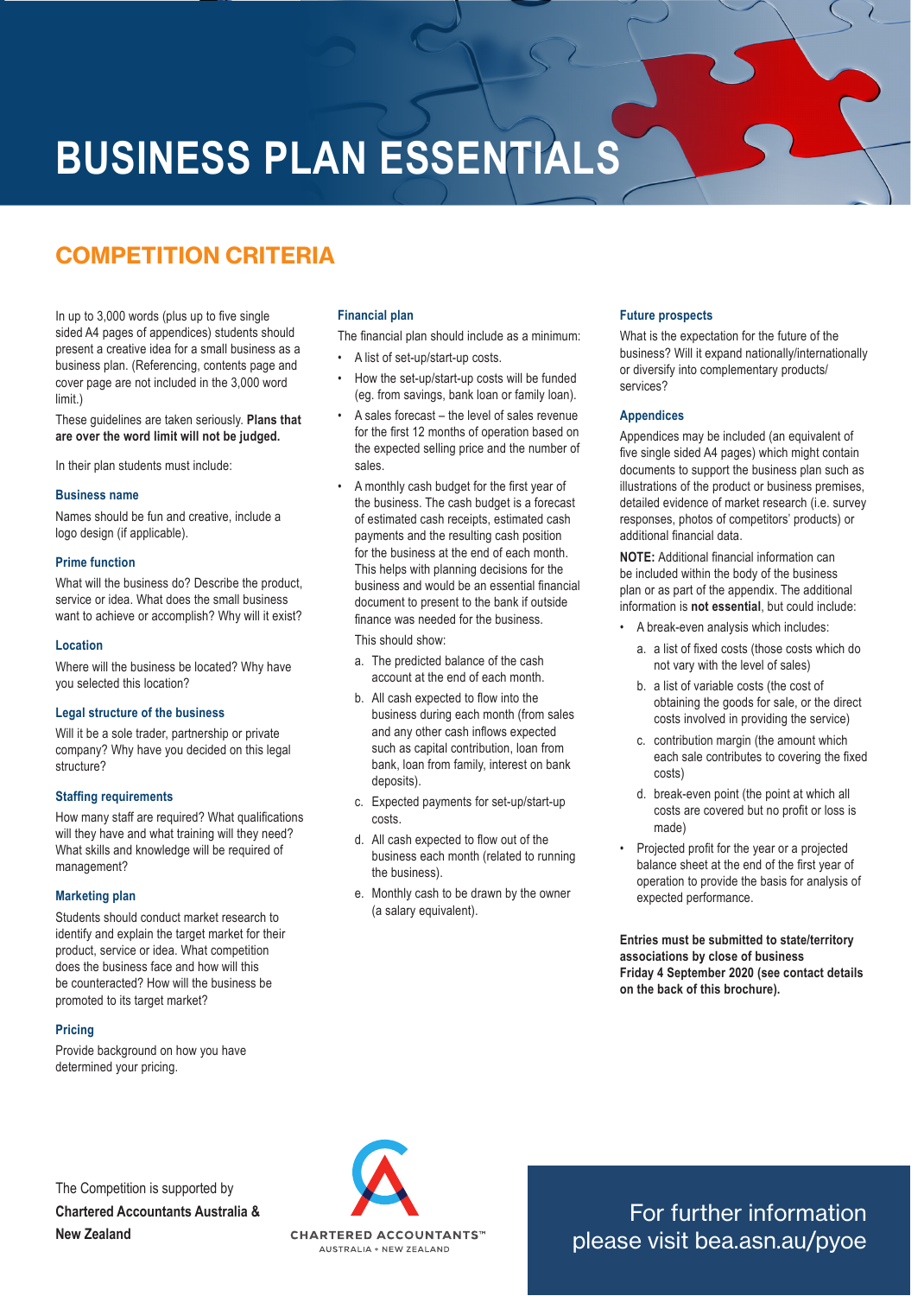## **ENTRY FORM**

#### **Teachers: Please photocopy this form for all entries or visit bea.asn.au/pyoe to download copies.**

For additional copies or further information call the National Office of Business Educators Australasia on 1800 631 203.

| <b>INDIVIDUAL</b>                |                                   |                           |          |
|----------------------------------|-----------------------------------|---------------------------|----------|
| Name<br>Name of business<br>plan |                                   | Home address              |          |
| Home phone                       |                                   | State                     | Postcode |
| Mobile                           |                                   | Email                     |          |
| <b>GROUP (UP TO 6 STUDENTS)</b>  |                                   |                           |          |
| Surname/Given name               |                                   | Surname/Given name        |          |
| Surname/Given name               |                                   | Surname/Given name        |          |
| Surname/Given name               |                                   | Surname/Given name        |          |
| Name of business<br>plan         |                                   | Contact's<br>home address |          |
| Contact's home phone             |                                   | State                     | Postcode |
| Contact's mobile                 |                                   | Contact's email           |          |
|                                  | TO BE COMPLETED BY BOTH DIVISIONS |                           |          |
| School name                      |                                   | School address            |          |
|                                  |                                   |                           |          |
| School phone                     |                                   | State                     | Postcode |
| School fax                       |                                   | Teacher's mobile          |          |
| Teacher's name                   |                                   | Teacher's email           |          |

**Entries are to be sent to the office of YOUR state/territory association by Friday 4 September 2020 – see contact details on the back of this brochure.**  If you require further information, call the National Office of Business Educators Australasia on 1800 631 203.

#### DECLARATION

- □ I/We hereby declare that the information in my/our Business Educators Australasia Plan Your Own Enterprise Competition 2020 entry is all my/our work.
- $\Box$  I/We agree to accept the decisions of the judges.
- □ I/We also understand that no entries will be returned and that all winning entries will remain the property of Business Educators Australasia.
- □ I/We understand that Business Educators Australasia reserves the right to not make any awards if it is not considered that entries are of a suitable standard.
- $\Box$  I/We hereby declare that the word count indicated below is accurate and is 3,000 words or less.
- □ I/We understand that plans exceeding the word limit will be excluded from the competition.

| Word count | Was this completed<br>as a class activity? | $\n  N$<br>Yes I | How many students in your<br>classroom participated? |
|------------|--------------------------------------------|------------------|------------------------------------------------------|
| Name       |                                            |                  |                                                      |
| Signature  | School                                     |                  |                                                      |
|            | Date                                       |                  |                                                      |
|            |                                            |                  |                                                      |

\*Information provided on this application form will only be used for the purposes of the Business Educators Australasia Plan Your Own Enterprise Competition and will be destroyed at the completion of the judging.

#### **FOR MORE INFORMATION CONTACT:**

#### **POINTS TO REMEMBER:**

- Please keep a copy of your entry as it will not be returned to you.
- Ensure your entry does not exceed 3,000 words.
- Do not bind your entry.
- Your entry must be submitted in hardcopy.
- The decision of the judges is final and no correspondence will be entered into.
	- Entries are to be sent to the relevant state/territory association (refer to contact details on the back of this brochure).
- A signed declaration form must accompany all applications.
- If you require extra copies of the entry form call Business Educators Australasia on 1800 631 203, or visit bea.asn.au/pyoe

Christine Reid National Coordinator PYOE Competition Business Educators Australasia (BEA) PO Box 361 ABBOTSFORD VIC 3067 P: 1800 631 203 E: christine.reid@vcta.asn.au